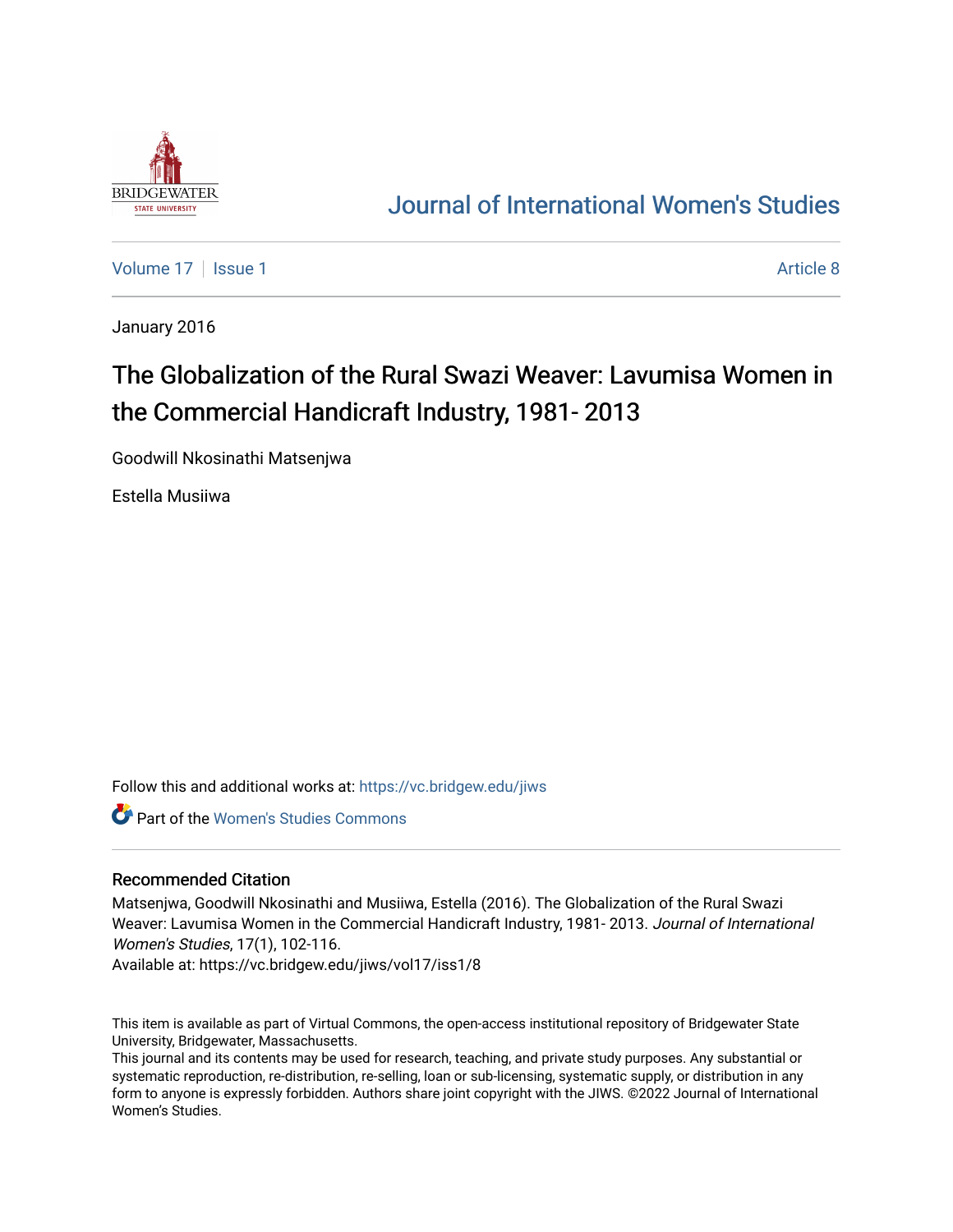#### Matsenjwa and Musiiwa: The Globalization of the Rural Swazi Weaver

This journal and its contents may be used for research, teaching and private study purposes. Any substantial or systematic reproduction, re-distribution, re-selling, loan or sub-licensing, systematic supply or distribution in any form to anyone is expressly forbidden. ©2016 Journal of International Women's Studies.

## **The Globalization of the Rural Swazi Weaver: Lavumisa Women in the Commercial Handicraft Industry, 1981- 2013**

By Goodwill Nkosinathi Matsenjwa<sup>1</sup> and Estella Musiiwa<sup>2</sup>

#### **Abstract**

From the Women and Development (WAD) theory perspective, this study explores the development of women's handicraft industry in Lavumisa, a drought prone area in southeastern Swaziland. Women-dominated handicraft production in Lavumisa occurred within the context of land alienation and male labour migration under colonialism, and later, economic and HIV related problems in post-colonial Swaziland. State controlled marketing of handicraft started in 1962. The prevalence of faith-based non-governmental organizations and the United States Peace Corps during the 1980s witnessed the introduction of women's group handicraft production as well as the expansion of the handicraft industry. Meanwhile, the economic recession of the 1990s and the HIV related social problems culminated in the increase in female-headed households. The resultant socio-economic problems saw Gone Rural, a women- oriented Non-Governmental Organization (NGO), taking centre stage in facilitating handicraft production through the provision of raw material, training facilities, new international designs and international marketing facilities for the craft wares. Not only were the Lavumisa women incorporated into the international commercial "mass craft"; they experienced a socio-economic transformation where they became household breadwinners and constituted a women's petty bourgeois class within their community.

*Keywords***:** Handicraft, Basketry, Women, Gone Rural, Lavumisa, Swaziland

## **Introduction**

l

In general, "handicraft" refers to hand- made items. For purposes of this paper, essential handicraft refers to handcraft produced for personal use and not for sale. Commercial handicraft is produced for sale for cash returns for the benefit of the producer. Rural handicraft refers to handicraft produced in the rural or communal areas, while African handicraft refers to handicraft that produced in Africa.

From time immemorial Swazi women and men produced essential handicraft on a small scale for domestic use and for trading in their villages. Swazi women and men produced products at a small scale for domestic use and for trading in their villages. They produced wares like sleeping grass mats, grass brooms, pottery, sisal dishes, bead work, and baskets which were produced mostly by women. These products were designed by the women without western formal training.<sup>3</sup> The original creativity reflected in the designs of their craftsmanship was embedded in their

<sup>&</sup>lt;sup>1</sup> University Swaziland Kwaluseni Campus History Department Email: [goodwillmats@gmail.com](mailto:goodwillmats@gmail.com)

<sup>&</sup>lt;sup>2</sup> University Swaziland Kwaluseni Campus History Department Email: [tmusiiwa@uniswa.sz](mailto:tmusiiwa@uniswa.sz)

<sup>&</sup>lt;sup>3</sup>M Elizabeth Terry takes note of a similar experience among the Tswana women who dominated pre colonial basketry handicraft. They produced different shapes and sizes of baskets for soring, winnowing, carriage, straining and other uses (M Elizabeth Terry (2001), "An Overview of the Botswana handicraft sector", Botswana Notes and Records, (33), 129- 143).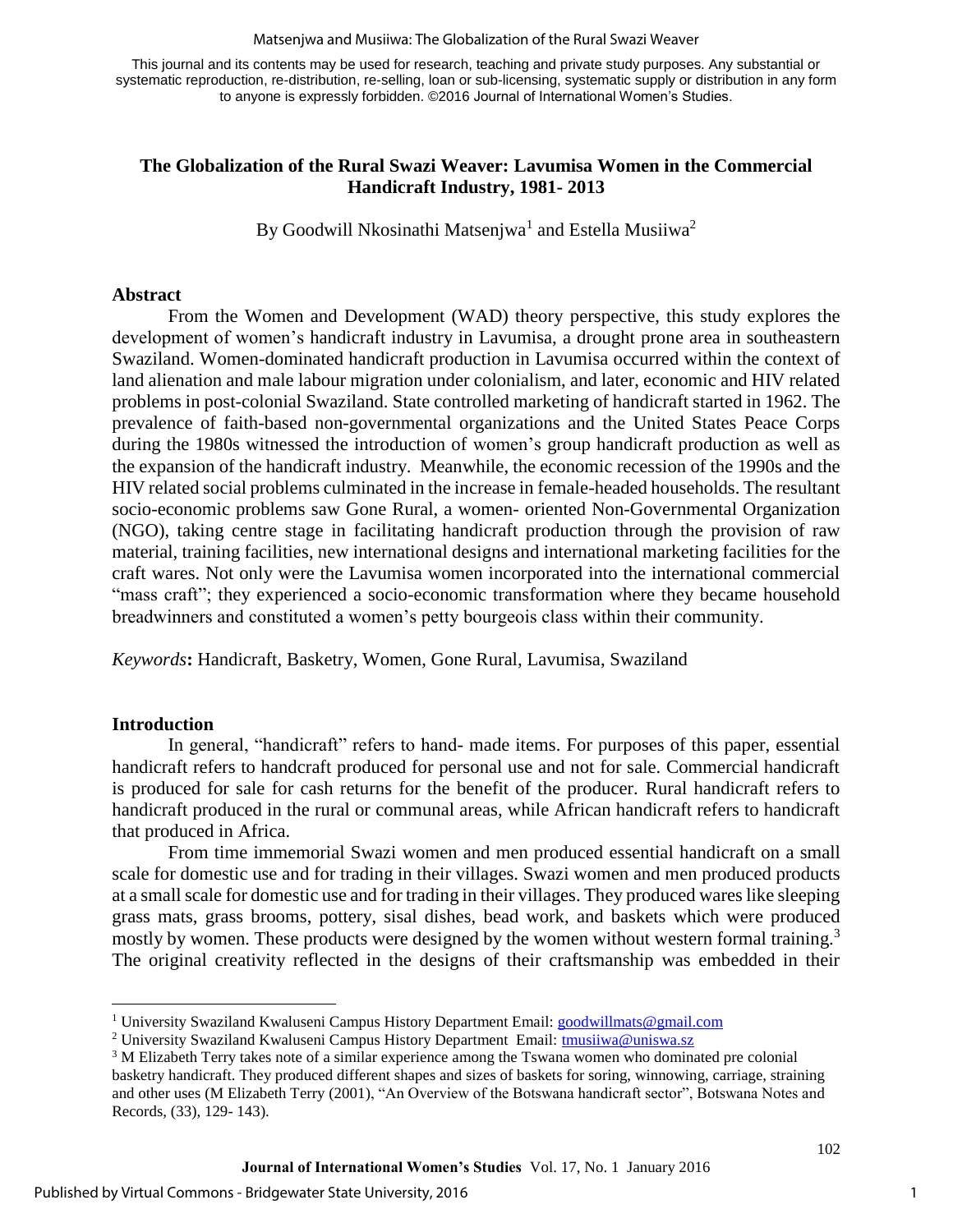political, economic and social culture. Such Swazi culturally derived handicrafts were transformed with the development of the sub- regional capitalist economy. Gender differences in the focus on commercial handicraft started with colonization. Male labour migration for low- wage employment called for the women left behind to look to alternative means of making a living. In drier parts of Swaziland characterized by massive migration of men, commercial handicraft production became a viable source of income for women.

Women in commercial handicraft in Africa have received attention from scholars who emphasize the economic benefits of rural handicraft. Melinda Ebert (1977) highlights the economic value of basketry among the Basarwa men and women in Botswana. Jonathan Stockland (1978) focuses on Benin women crafters who benefited from commercial handicraft. Rhoda Livinsohn (1980) emphasizes not only the socio- economic value of craft production among the Kwazulu women, but also the resilience of their traditional skills in commercial handicraft. Similarly, Richard Roberts (1984) demonstrates the socio- economic importance of craft production among the Maraka women in Middle Niger. Terry and Cunningham's (1993) focus on basketry in Southern Africa reveals that basketry in the drought prone Karirangwe (Zimbabwe) constituted the major source of income. Likewise, Konstant, T.L.S. Sullivan and A.B Cunningham (1995) demonstrate that basketry in the former Owambo region of Northern Namibia provided women with the means of generating income. Focusing on the technical aspects of handicraft, Terry (2000) reflects on the amount of human and financial resources that kept the Botswana craft sector going. Terry (2001) demonstrates the broad characteristics of Botswana's handicraft producers, products, raw materials, and marketing structures. Michael Lee Yoffe (1978), Gerard Darwin (1975) and Richard Roberts (1987) note that the globalization of handicraft either destroyed African handicraft as an industry, or technically destroyed creativity and originality in the African handicraft coiling and weaving patterns. There are scholars who have highlighted the role of women in handicraft production in other parts of the world. For instance, Little (2004 and 2005) draws a link between political activism and tourist handicraft among the Maya in Central America. Against the backdrop of the existing scholarly works on commercial handicraft, this study traces changes over time in the development of women's commercial handicraft in Lavumisa.

This study explores the development of women's commercial handicraft industry in Lavumisa from small scale domestic producers to large scale commercialized production. Since women's commercial handicraft industry in Lavumisa was established specifically for women, it is appropriate to study women's handicraft in Lavumisa within the context of the "women and development (WAD)" theory because "women have always been important economic actors in their societies..." (Rathberger, 1990; 489). A study of women's handicraft from a historical perspective allows an appreciation of change over time in the way women have participated in commercial handicraft production within the context of global and national economic changes.

## **The Internationalisation of Commercial Handicraft in Swaziland, 1962- 1980**

Swazi women and men were involved in essential handicraft production as part of their culture but production for international markets started during the 1960s. The viability of handicraft production as an international economic activity in Swaziland should be appreciated within the context of international and national calls for modernization and development discourse of the 1960s. The colonial state was anxious to curb nationalist activities by raising the living standards for Africans through various 'development' projects. That was the time when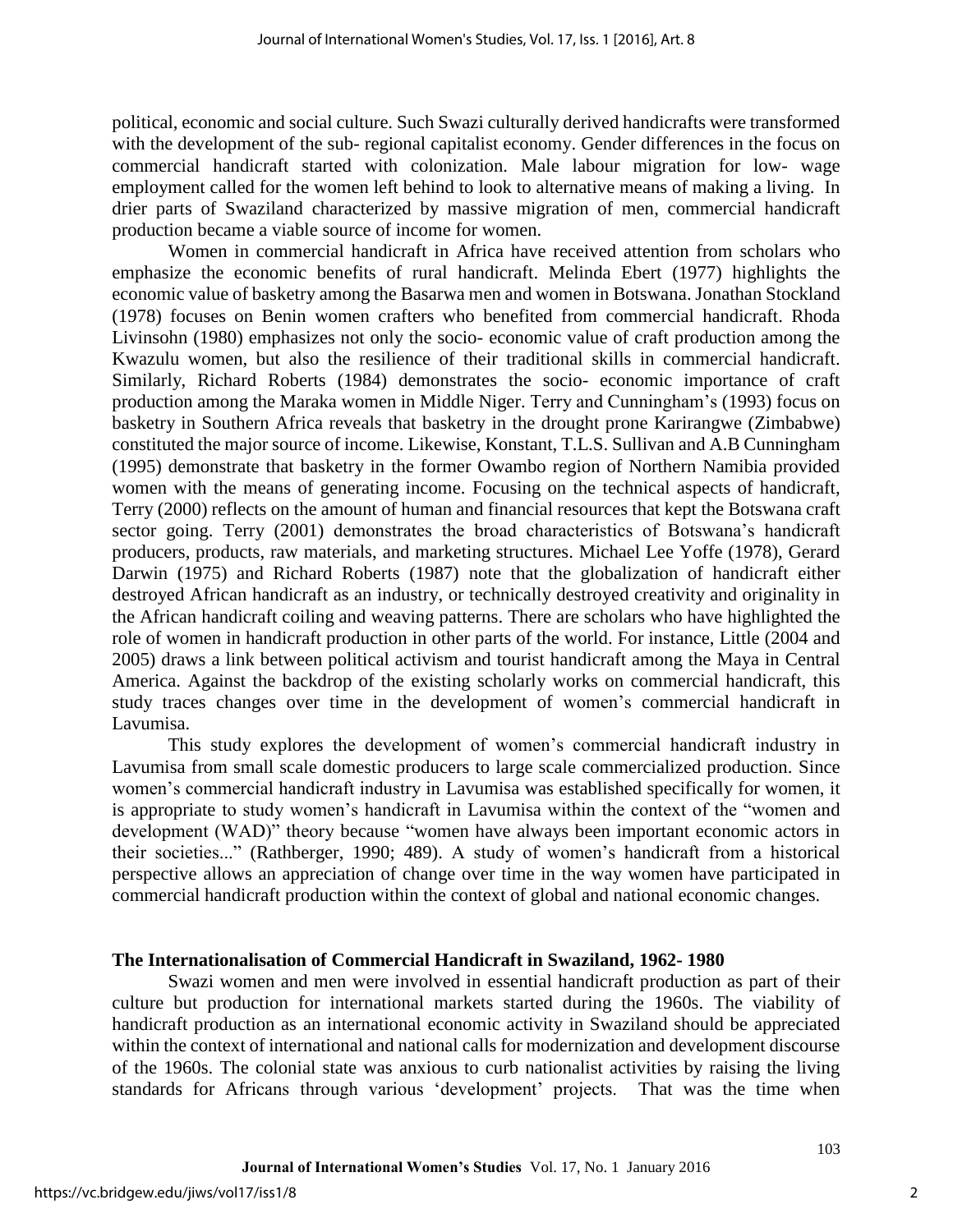international handicraft markets were expanding, hence the opportunity for Swaziland to produce handicrafts for the local as well as the emerging international market.

The internationalisation of state controlled handicraft marketing started in 1962 when the government set up handicraft stalls in Mbabane, Manzini and Piggs Peak which catered for handicraft supplied by individual Swazis and Government-sponsored women's clubs.<sup>4</sup> The increase in the production of handicraft in Swaziland resulted in the formation of a formal commercialized structure to facilitate the exportation of Swazi craft. The National Handicraft Organization (NHO) was established in 1967. Thereafter, the Small Enterprises Development Co. LTD (SEDCO) and Swazi Craft Limited were set up in 1970 to cater for the marketing of handicrafts. Designed to promote economic development by providing employment opportunities through ownership of industrial enterprises, the small enterprises considered improvement of the quality and design of handicraft. Overseas markets were developed to promote sales of Swazi handicrafts.<sup>5</sup> In the capital city, Mbabane, there were about sixty handicraft stalls of which only six were owned by men.<sup>6</sup> Handicraft Associations were established in each of the four regions of Swaziland. It was not until 1975 that King Sobhuza II established the Mantenga National Handicraft Centre to assist with the international marketing of Swazi handicraft. By 1980 the state had promoted handicraft production and marketing in a big way. However, it did not cater for all the handicraft producers, including handicrafters in Lavumisa.

#### **The Establishment of Lavumisa Women's Group Handicraft, 1981-1993**

Handicraft production turned out to be the most viable economic activity for women in Lavumisa.<sup>7</sup> To counter the economic problems that emanated from male labour migration, women engaged in a variety of informal activities. Lavumisa women demonstrated their agency by taking to handicraft production using available natural as well as exotic resources. Knowledge on handicraft production was shared among women as some of the skills were taught to friends and relatives.<sup>8</sup> Ester Mngomezulu, for instance, explained that she learned how to weave from her mother in 1972.<sup>9</sup> Marketing of handicraft locally and within the sub-region was done on an individual basis. Some of the handicraft was sold in urban areas in Swaziland to individuals for their own use, but the bulk of the handicraft was sold to traders for resell in South Africa and Mozambique.<sup>10</sup>

The establishment of the Thessalonica Zion Church among the Mdlebeni people in Lavumisa in 1980 marked the beginning of a women's group handicraft in that area.<sup>11</sup> The first group of seven women handicraft producers in Lavumisa started in 1981.<sup>12</sup> The expansion of group handicraft was facilitated by the Swaziland Council of Churches who had interest in establishing programs that would make "women to begin to see themselves as something more than just

 $\overline{\phantom{a}}$ 

<sup>&</sup>lt;sup>4</sup> SNA, File No. 162/2A, Reports for the year 1962.

<sup>&</sup>lt;sup>5</sup> Draft for the Swaziland Development Plan, 1968/73.

<sup>6</sup> Ibid.

<sup>7</sup> Lisbeth Loughran and Jan Argo, Assessment of handicraft training needs for rural women in Swaziland, *Swaziland Manpower Development project occasional papers,* No.1, July 1986.

<sup>8</sup> Interview with Ester Mngomezulu, , Lavumisa 1, 13 June 2013.

<sup>&</sup>lt;sup>9</sup> Ibid.

 $10$  Ibid.

<sup>&</sup>lt;sup>11</sup> Interview with Philemon Matsebula, Thessalonica church, Lavumisa, 15 August 2013.

<sup>&</sup>lt;sup>12</sup> Interview with Mumci Shabangu, Lavumisa 1, 15 August 2013.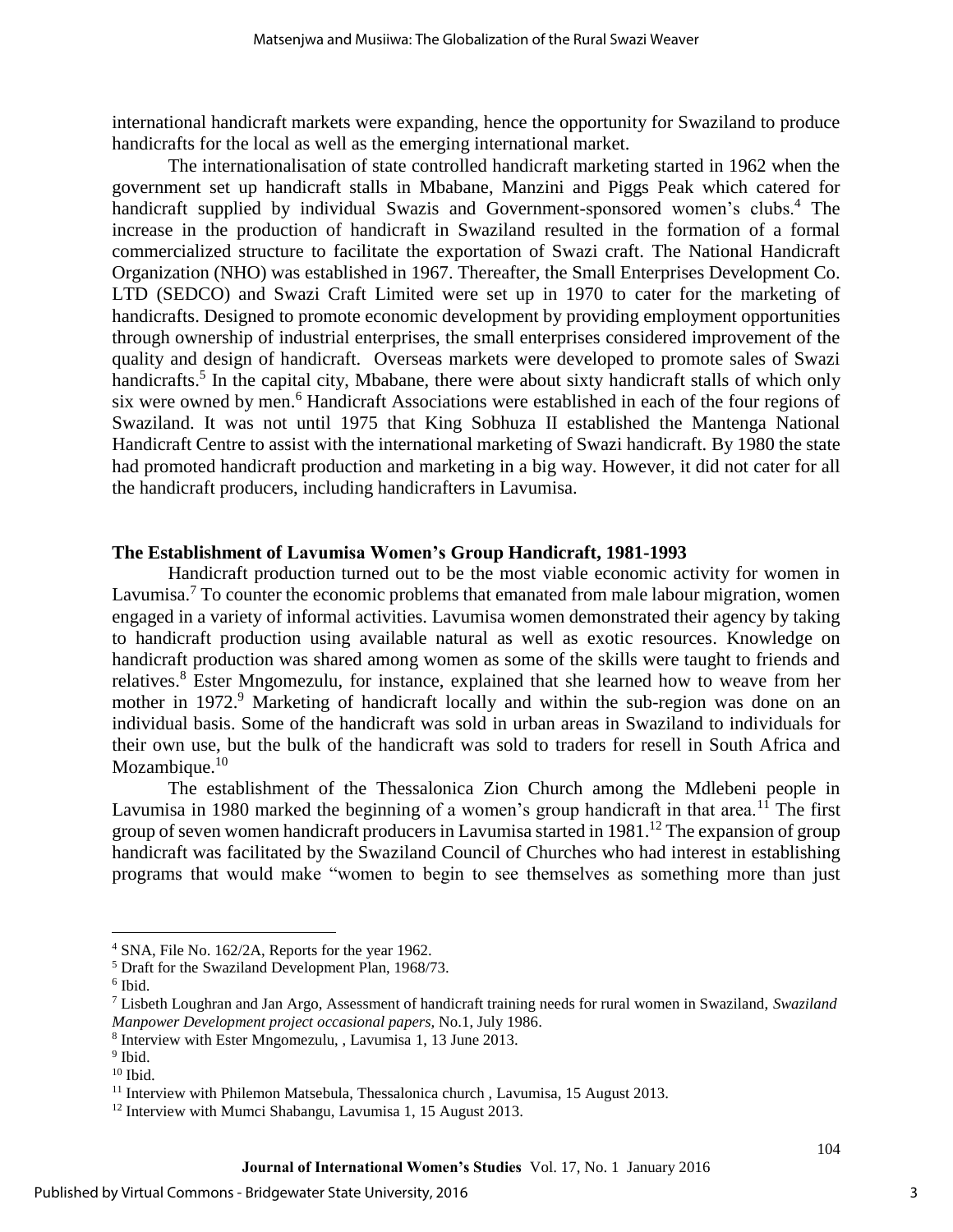appendages of men or anything that negates their very being."<sup>13</sup> In 1984, the Council of Swaziland Churches, in collaboration with the United States embassy in Swaziland and the Government of Swaziland, sent Bill Watson, a Peace Corp from the United States of America to help the people of Lavumisa to establish income- generating projects.<sup>14</sup>

Watson introduced commercial handicraft production as one of the income- generating projects.<sup>15</sup> He advised the group to find someone to train them on handicraft production for international markets.<sup>16</sup> In 1985, the group, with a membership of thirty- five women, identified a Mantenga Craft sales lady, Girly Mabuza, who had gained experience in handicraft production for the international market. She organized a group of women who conducted training on weaving sisal products.<sup>17</sup> Even though they did not have a vibrant market at that time, the little they earned from the sales enabled them to make contributions towards their water project which was E3.00 (US25 cents) per month per homestead.  $^{18}$  Some of the craft products were sold to individual Peace Corps at the Mountain Inn in Mbabane.<sup>19</sup> Women's group handicraft marketing in Lavumisa had started to penetrate the international market at the initiative of the women. In 1986 Girly Mabuza found a market for the members of the Lavumisa craft producers at Mantenga Craft.<sup>20</sup> The Mantenga craft resold the craft in the United Kingdom, Germany and Singapore. However, the women were unhappy with the low prices offered by Mantenga Craft. They considered selling their products to individual Peace Corps and tourists. Larger sales also depended on national events like the Reed Dance (*Umhlanga*) and First Fruits (*Incwala*) ceremonies which attracted tourists into the country. $21$ 

In order to produce for the international market, the Lavumisa women were encouraged to undergo further training in handicraft production. Two of the women who went to Zimbabwe for training in commercial handicraft production returned with Mrs. Harris who was interested in the Lavumisa handicrafts. She was fascinated by the designs of the different products and suggested that one of the Lavumisa producers meet other producers in the United States of America (USA) to share experiences and ideas on commercial handicraft production. In 1990, Mumcy Shabangu attended a handicraft production course in the USA from where she brought new handicraft production skills. In the meantime, there was conflict over the production and selling of the wares which resulted in the split of the group. Between 1992 and 1994 Lavumisa women continued to produce and market handicraft, but on an individual basis.

 $\overline{\phantom{a}}$ 

<sup>&</sup>lt;sup>13</sup> Council of Swaziland Churches, Annual Report, 1984/1985.

<sup>&</sup>lt;sup>14</sup> United States Peace Corps in Swaziland,http://Swaziland.peacecorps.gov/about pc.php. (Accessed 06 Nov 2013).  $15$  Ibid.

<sup>&</sup>lt;sup>16</sup> Interview with Mumcy Shabangu.

<sup>&</sup>lt;sup>17</sup> Interview with Happy Gina,, Lavumisa 1, 11 September 2013.

<sup>&</sup>lt;sup>18</sup> Interview with Mumcy Shabangu.

 $19$  Ibid.

<sup>&</sup>lt;sup>20</sup> A Jeet S. Kanwal, Project for Reorganization of Handicrafts Industry In Swaziland, Report for the Ministry of Commerce and Cooperatives, Department of Handicraft, Mbabane December 1976.

<sup>&</sup>lt;sup>21</sup> Interview with Mumcy Shabangu.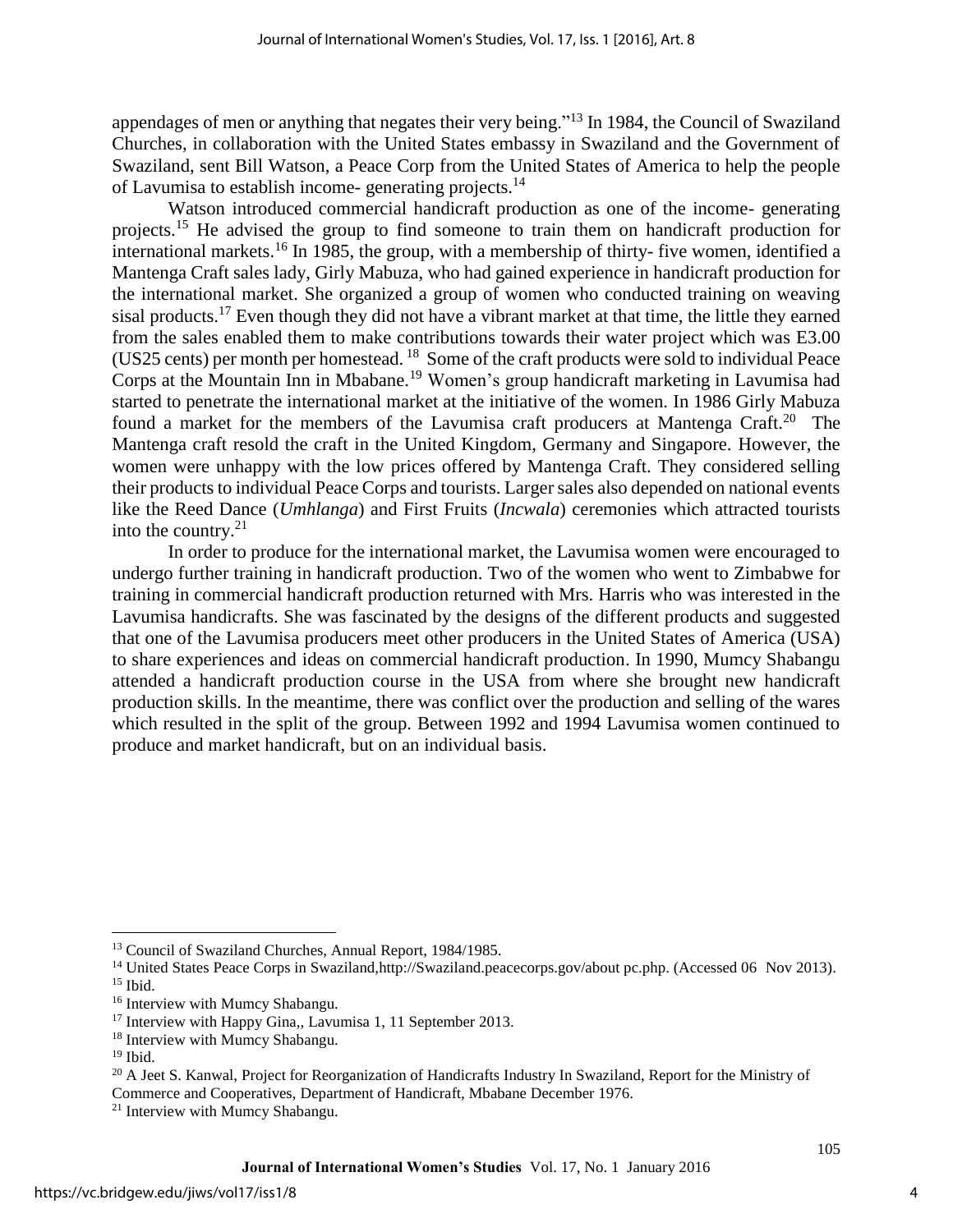## **"Masscraft" Globalization<sup>22</sup>: Gone Rural and the Lavumisa 1 (Ntibane) Basketry, 1994-1999**

At the time that the women found a market through Mrs. Forbes, the Lutheran Church found another market through Jenny Thorne who had registered a women's handicraft company, Gone Rural. The mission for Gone Rural was:

To improve the daily lives of rural Swazi women and their communities by creating a sustainable home based income with traditional hand skills to produce unique, beautiful products using locally available and sustainable natural materials. Through ongoing design input, active marketing strategies, committed leadership, integrity, compassion and standards of excellence, rural women are assisted in achieving their highest potential. Gone Rural is committed to promoting an understanding and respect of Swazi cultural heritage and tradition.<sup>23</sup>

In 1994 Thorne agreed to market products for the small group made up of seven women. Gone Rural named the Ntibane handicraft women's group, Lavumisa 1. The Lavumisa 1 group was tasked to specialize in basketry. Not only did the women find an international market; they were also introduced to a new form of raw material the *lutindzi* grass (coleochloa setifera), a naturally durable fibrous grass found on the mountains of Swaziland. Thorne recommended the use of the *lutindzi* grass because it had three advantages. First, it was naturally sustainable such that it did not threaten the environment. Second, it was a renewable resource that could be recycled and used to make other products. Third, the use of *lutindzi* grass gave Gone Rural an economic competitive advantage over handicrafters that used non- renewable sisal.<sup>24</sup>

Production of handicraft for Gone Rural brought about changes in the procurement of the raw material for the Ntibane women. Unlike in the 1980s where the producers used sisal and other natural wild colouring, Gone Rural provided processed raw material in different colours to suit the different products.<sup>25</sup> The first group of women was not familiar with the use of *lutindzi* to produce crafts such as place- mats, fruit dishes, baskets among other items. They were therefore trained by the Gone Rural. The training involved the crafting of different designs using different colours of the *lutindzi* grass.<sup>26</sup> After the five members had received training from Gone Rural, they invited other women to attend a training workshop. The invitation that was opened to every member of the community to attend the training in 1994 was received with enthusiasm by a considerable number of women in Lavumisa 1. With reference to the women's positive attitude towards new material and weaving techniques, Salafina Gina stated that:

We were taken to Malkerns to be taught on how to make all the products we were used to but then using different material, the lutindzi grass. Transition from sisal products to using grass saved us time and labour as we no longer had to go around

 $\overline{\phantom{a}}$ 

<sup>&</sup>lt;sup>22</sup> For purposes of this paper, "globalization" refers to a market dominated by NGOs and Transnational National Corporations. Gone Rural is a member of the World Fair Trade Organization. The concept, "masscraft" is borrowed from Jonathan Stockland's (1978; 365) .

<sup>&</sup>lt;sup>23</sup> Unpublished document about the origin and operations of Gone Rural. In Lavumisa area alone, Gone Rural established three women's handicraft groups, one at Ntibane (Lavumisa 1), and another at Etjeni (Lavumisa 2) and the third one at Ngwavuma (Lavumisa 3). By 2010 Gone Rural had about thirteen different groups with an average of seventy members each involved in different craft designs across the country.

<sup>&</sup>lt;sup>24</sup> Unpublished pamphlet about the origins and operations of Gone Rural.

<sup>&</sup>lt;sup>25</sup> Unpublished pamphlet about the origins and operations of Gone Rural.

<sup>&</sup>lt;sup>26</sup> Interview with Salafina Gina.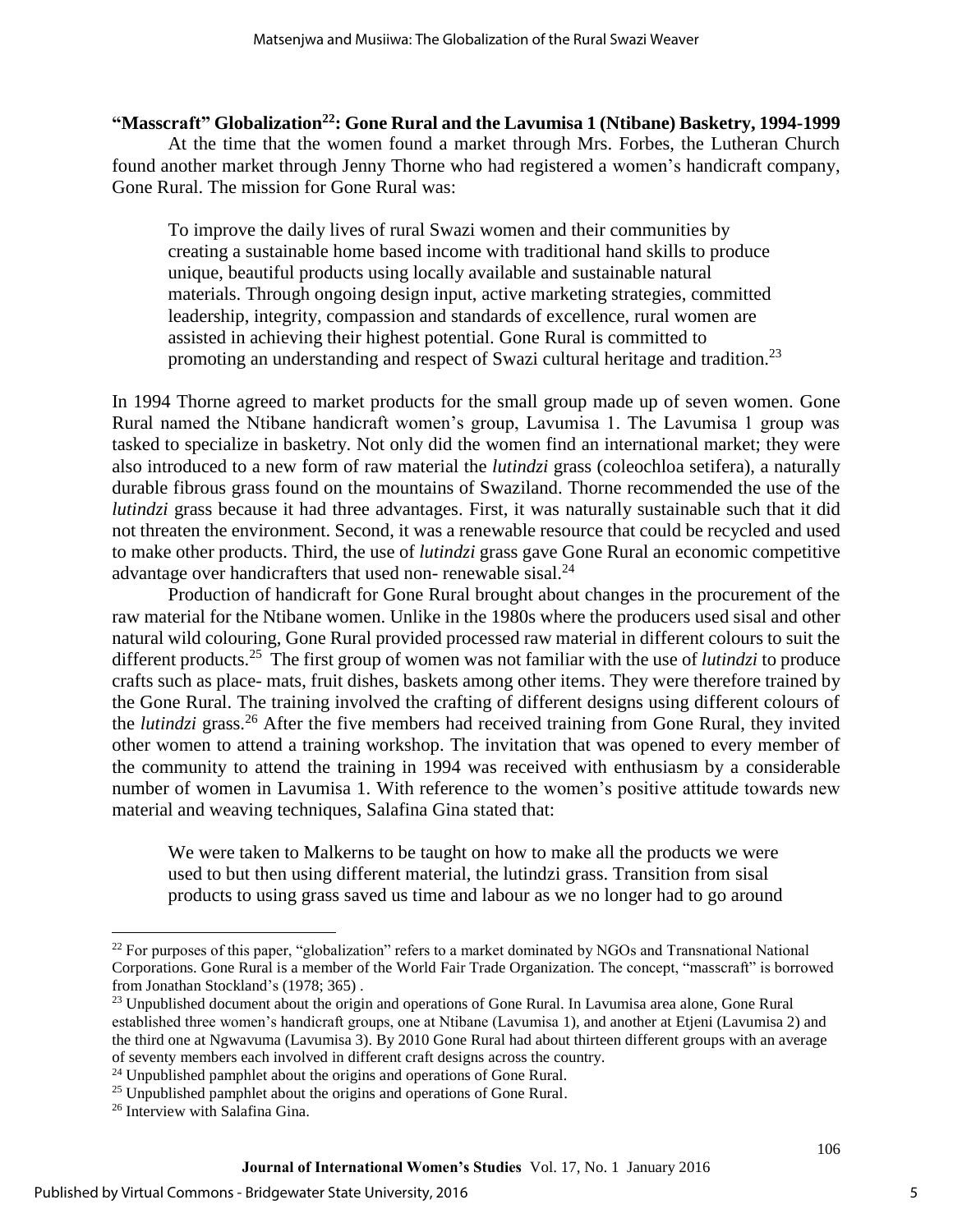looking for sisal plants and processing. The raw material was supplied to us ready in different colours. Our task was just to craft the required product.<sup>27</sup>

The coiling technique was not alien to most of the Lavumisa 1 handicraft women, but *lutindzi* grass in different colours and designs recommended by Gone Rural was something new to them. In some cases basketry was characterized by division of labour. The trained women monitored their child labourers closely so that they would not compromise the quality of the products. The trained women were the principal weavers. During the actual weaving, the principal weaver did the 'planting', whereby the trained weaver set up the first few lines of the base of the product so that the assistants could take from there until near completion. The finishing was always done by the principal weaver.

Most of the members who joined in 1995 gave different reasons for joining the group.<sup>28</sup> Reasons advanced by some of the members who joined in 1995 included desertion by their husbands. The profits accrued to the first thirty- nine members became an incentive for other Ntibane women to join Lavumisa 1 handcraft at the beginning of 1996. Some of the members were faced with the harsh economic realities when they became widows. Such occurrences were common among the producers and forced them to make some means to survive.<sup>29</sup> They joined Lavumisa 1 when they received the news that the handicraft producers were receiving good profits which enabled them to buy groceries and pay school fees with ease. $30$  Other benefits which encouraged women to join the Lavumisa 1 included the provision of need- based scholarships to producer's children, provision of health facilities as well as the investment scheme provided for the producers.<sup>31</sup> Apart from the monetary attraction, some producers got into handicraft production to benefit from the different opportunities provided by Gone Rural. These included the platform created for them by Gone Rural to have a say in the prices charged on their products. Unlike during their production in the 1980s whereby the prices were imposed on them, they were then called at the round table to discuss the prices of their basketry.<sup>32</sup>

#### **Economic Recession and the Expansion of Basketry, 2000- 2013**

The year 2000 was a turning point in the history of the Lavumisa 1 handicraft producers. During that year the number of producers increased from forty- five members to sixty members. One of the major reasons was the massive retrenchment on the South African mines as a result of the global economic crisis. The economic hardships created as people were retrenched made some of the women to take part in commercial basketry in order to earn a living. To avert the adverse effects of the economic recession, Gone Rural members took it upon themselves to introduce fellow women in Lavumisa community to basketry. One of the producers who experienced economic problems that resulted from retrenchment was Philile Vilakati. She joined Lavumisa 1 basketry in the year 2000 after her husband was retrenched from the South African mines.<sup>33</sup>

In the meantime, government programs meant to encourage people to participate in income generating projects urged some of the women to take up basketry as a source of income. In

 $\overline{\phantom{a}}$ 

<sup>27</sup> Personal interview with Salafina Gina, Lavumisa, 16 May 2013.

<sup>28</sup> Interview with Ester Mngomezulu.

<sup>29</sup> Interview with Zodwa Tsabedze, Lavumisa 1, 13 June 2013.

<sup>30</sup> Interview with Thembi Simelane, Lavumisa 1, 13 June 2013.

<sup>&</sup>lt;sup>31</sup> Interview with Leina Zwane.

<sup>32</sup> Interview with Tfobhi Gina, Lavumisa 1, 16 May 2013.

<sup>&</sup>lt;sup>33</sup> Interview with Philile Vilakati, Lavumisa 1, 12 September 2013.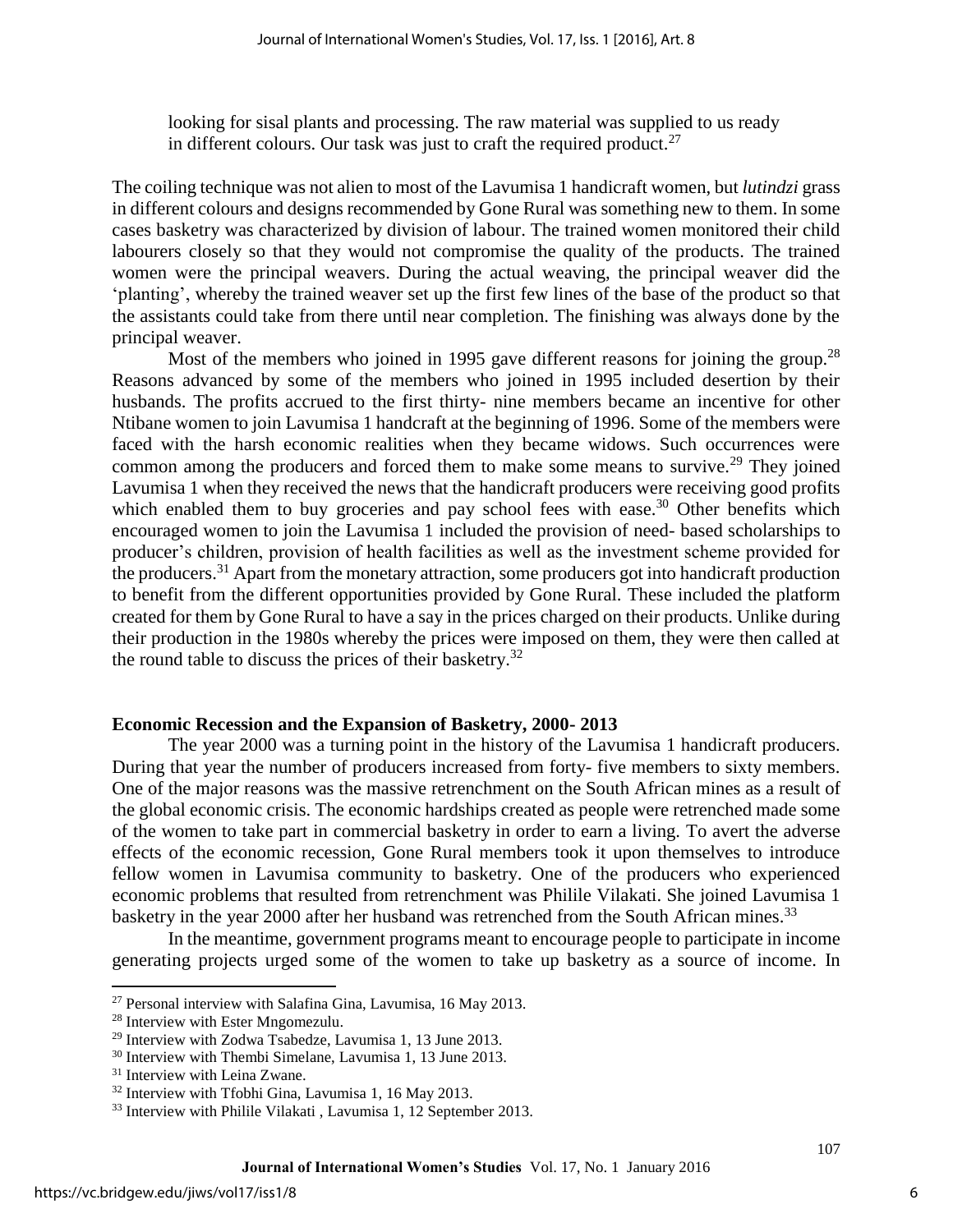response to the massive retrenchments of the male labour force in different sectors of the work place in the late 1990s, the Government introduced development programs aimed at helping the citizens to engage in projects which could help them earn a living. One of the programs was *Ekhaya* (back to the land) Community Development Program which was meant to encourage people to engage in income generating projects in their respective communities. For instance, Ncamsile Zwane was retrenched from the Matsapha factory in the year 2000. She joined the handicraft producers because she "was encouraged by the *Ekhaya* program which was revived to suit the situation of that time."<sup>34</sup> Another program, *Tentele Make*, (craft with your hands, women) was advocated in the 1990s to encourage women to engage in handicraft production so that they could help their families financially. One beneficiary commented the importance of the program:

After my husband got retrenched from work, we had difficulty to put food on the table and meet other needs. A program was run through the radio encouraging women not to rely wholly on men for domestic needs but to also do something with their hands. It targeted women in handicraft production. As I listened to women sharing their life stories I developed the interest to also do craft production hence my joining of the Lavumisa group in the late  $90s$ <sup>35</sup>

The HIV/AIDS related economic problems also forced more women to take up responsibilities as bread winners. Philile Sibandze's experience is a case in point. Her husband died in 2003 and left the family poor. Consequently, Sibandze joined the group of handicraft producers in 2004. <sup>36</sup> By 2013 the number of basketry producers at Lavumisa 1 had risen to seventy.<sup>37</sup> Basketry production was specialized and limited to items such as baskets, place mats, trays and vases.

## **The Crystalization of "Womanhood" Through Female Heritable Tags, 2010- 2013**

With an increase in the number of women interested in commercial handicraft, Gone Rural introduced special tags for the producers in 2010. These tags were contractual agreements between the company and the producers who were expected to produce specific items. The tags were used to distribute the placed orders to the members. For instance the company would know that a certain number of items were produced by women with a particular tag. Some of the producers were assisted by their family members, especially daughters and sons, to reach the target.<sup>38</sup> Through the tags, Gone Rural consolidated Lavumisa 1's handicraft project as "a woman's project" because the tags were only inherited by female members of the family after the death of the principal member.

Basketry production presented the women with some challenges. They had several responsibilities as wives, mothers and daughters in law in their various homesteads. The weavers were cautious with the way they allocated their time. They woke up early and slept late in order to meet the targets. One such producer was Jabulile Nhleko who had the following to share: "Meeting the deadline for collection was not very easy for us as weavers. It called for us to sacrifice our

 $\overline{a}$ 

<sup>34</sup> Interview with Ncamsile Zwane, Lavumisa,16 May 2013.

<sup>35</sup> Interview with Thobile Zwane, Lavumisa 1, 12 September 2013.

<sup>&</sup>lt;sup>36</sup> Interview with Philile Sibandze, Lavumisa 1, 11 July 2013.

<sup>37</sup> Interview with Temalangeni Mohale.

<sup>38</sup> Interview with Thoko Tsabedze, Lavumisa 1, 11 July 2013.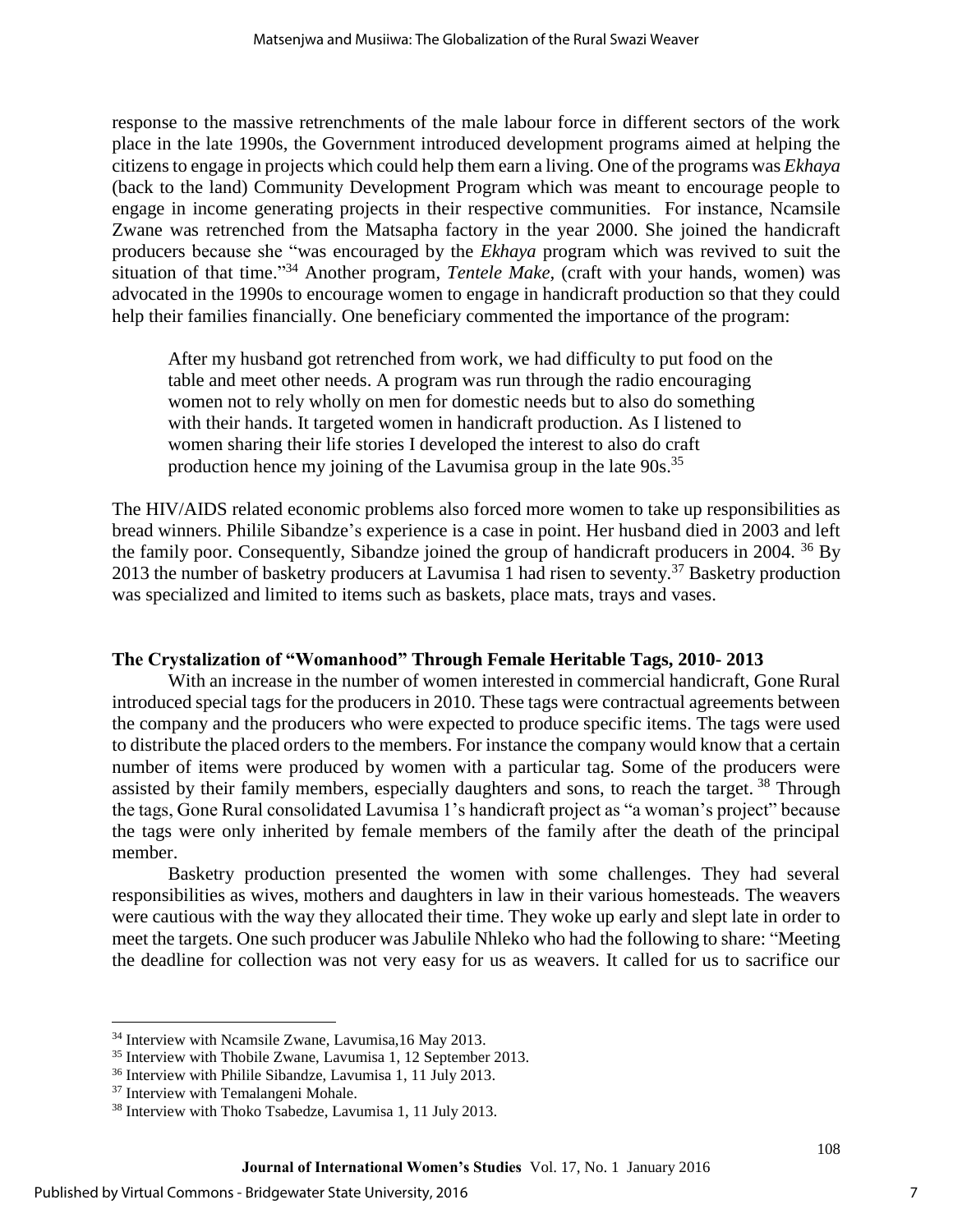sleeping time at times."<sup>39</sup> Sacrificing most of the time on the weaving of the products had a negative bearing on the relationship the weavers had with their husbands and in- laws. At times the issue became so bad that the husbands exerted their anger by destroying the unfinished products. In some cases the men converged family meetings with the Lavumisa 1 representatives to counsel their wives on the importance of family relations. Thobile Zwane was one of the victims. She stated that her husband was against her spending time on weaving than with him and doing other domestic duties like weeding and harvesting in the fields. The situation got worse when he chopped a half finished big basket with an axe. The incident took place two days before the collection team from Gone Rural arrived. She could not start and finish another basket as she ran short of time and did not have extra material. She did not disclose the incident to Gone Rural for fear of having the tag retrieved from her. She simply asked for more material.<sup>40</sup>

In order to cater for women who did not have tags, Gone rural introduced a seasonal intake. Such producers were considered temporary producers who were hired when the demand was large. The temporary producers kept on nursing hopes for a surplus order so that they could get a chance to produce basketry. Zodwa Zwane, one of the temporary producers, had this to say: "We were on the waiting list. We relied on surplus orders but that was very rare."<sup>41</sup> Had it not been for the restriction through the use of the tags, the number of producers could have increased.

#### **Gone Rural and Global Marketing of Lavumisa 1 Basketry**

The marketing of the handicraft by the Lavumisa 1 women was done on the Thursday of the first week of every month. On submission of the products, the sales team inspected the quality of the products and paid the producer the total amount of the items. The producers received cash and the amount varied depending on the orders a producer had. Some of the producers earned as much as E750 (US\$75.00) and others earned between E75- E100 per month (US\$7.00- US\$10.00).<sup>42</sup> Production of big items such as big baskets and big fruit dishes which were more profitable on the international market were reserved for experienced and faster weavers. The allocation of orders created a discrepancy among the producers. The fast producers therefore earned more money while the slow producers earned less. The result was a gradual emergence of classes within the Lavumisa 1 group.

The pricing of the different products was known to both the producers and Gone Rural. The handicraft producers and Gone Rural agreed on the prices at the beginning of every year. With reference to increase in prices, Thembi Simelane shared the following:

The prices have increased over the years. We no longer get the small amounts we used to get in the mid 90s when we started producing for gone Rural. For instance in 1994 when we started producing for Gone Rural we were paid E 15.00 for a big fruit dish. Small place mats were paid for E8.00. The pricing of the same products have increased in 2010. We are now paid E65.00 per big fruit dish and E 25.00 for small place mates respectively. This showed an increase over the years. I am

 $\overline{\phantom{a}}$ 

<sup>39</sup> Interview with Jabulile Nhleko, Lavumisa 1, 12 September 2013.

<sup>40</sup> Interview with Thobile Zwane.

<sup>41</sup> Interview with Zodwa Zwane, Lavumisa 1, 16 May 2013.

<sup>&</sup>lt;sup>42</sup> Interview with Temalangeni Mohale. The pricing was based on the 2013/2014 scale.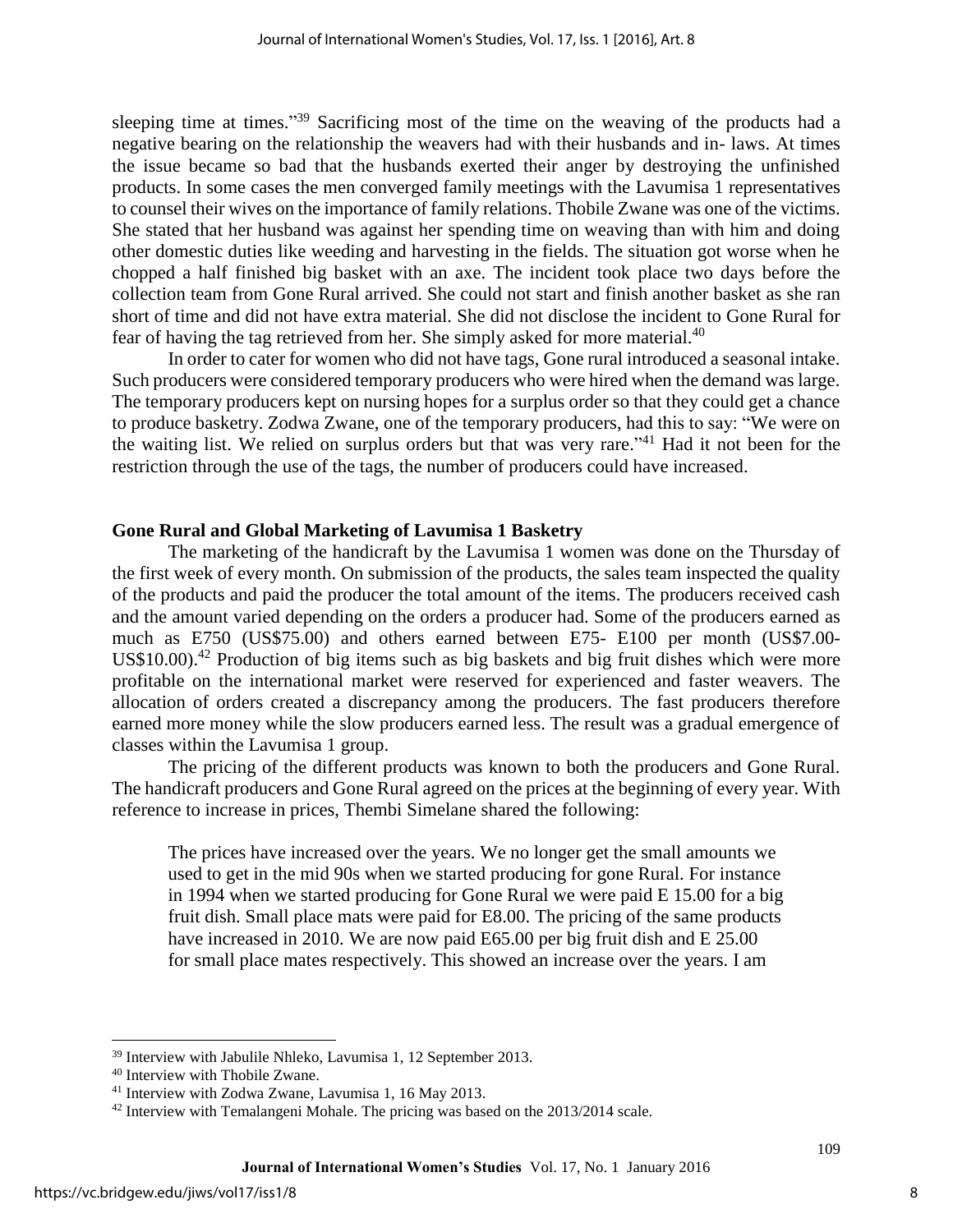now able to net E400 rising to E1000 per month on my orders depending on the amount of orders I had for the month.<sup>43</sup>

The prices were based on the quality of the items.<sup>44</sup> By 2010 Gone Rural had grown from a small shop to a big supplier to over four hundred retail outlets in twenty one countries.<sup>45</sup>

### **The Impact of Basketry in Lavumisa I (Ntibane), 1994-2013**

#### *Economic empowerment*

One of the main reasons for the development of handicraft among women in Lavumisa was financial independence. Up to 1980, when women were engaged in handicraft production on an individual basis, not much had been received from crafting but the little they received enabled them to buy the basic commodities for the families. The establishment of group handicraft in 1981 brought some positive changes for the women. According to Mrs. Tfwala Lanyawu: "We used the money to buy things like food, clothing and farming inputs during the long absence of our husbands to the mines in South Africa."<sup>46</sup> This saw them receiving a considerable amount which enabled them not only to pay their monthly water contribution but also finance other domestic requirements. Between 1981 and 1993 handicraft production catered mostly for individual buyers. The women did not make a lot of money that time but they were able to feed their families. In some cases women were able to pay school fees for their children.<sup>47</sup> As Ester Mngomezulu explained:

Joining the Lavumisa group of craft producers in 1983 really helped me in many respects. I have been into the industry since the early 70s whereby I was working alone and targeted individual buyers. Joining the group enabled me to share ideas with the other members. The benefits increased as we targeted a much bigger market. As a single parent of seven children I needed to strengthen my financial muscle after discovering that my husband had been 'devoured' by the beauties of the Johannesburg city of gold. Since I started working with the group producing handicraft I had been able to pay school fees for my children who attended school at Zindwendweni high and primary school. I was able to improve the infrastructure of my home. I bought corrugated iron to roof my stick and mud building for my children. Also I provided food for the family. I bought a 20 litre bucket of maize meal and beans from Nsoko supermarket every month. Life seemed normal for my children. They did not feel the economic hardships that

 $\overline{\phantom{a}}$ 

<sup>43</sup> Personal interview with Thembi Simelane.

<sup>44</sup> Interview with Temalangeni Mohale.

<sup>45</sup> Unpublished document on the background and development of Gone Rural.

<sup>46</sup> Personal Interview with Mrs. Tfwala Lanyawu, handicraft producer, Lavumisa, 12 September 2013. One can draw parallels with the predominantly women basketry industry in Botswana. According to M Elizabeth Terry (2000; 129- 130), "Women probably dominate the craft scene for two main reasons. First, basket- making is the traditional domain of women in Botswana and it has been strongly encouraged by the commercial market, making the premier product from Botswana. Second, many rural men have had more opportunities in the formal sector, especially regular contracts at the mines in South Africa. In contrast, the role for rural women has been dictated by societal and cultural norms, with women taking care of their families and working as subsistence agriculturalists. When the opportunity is present, women can produce and market craft products to secure cash income, making this a favourable feature of the craft sector."

<sup>47</sup> Personal interview with Thoko Tsabedze.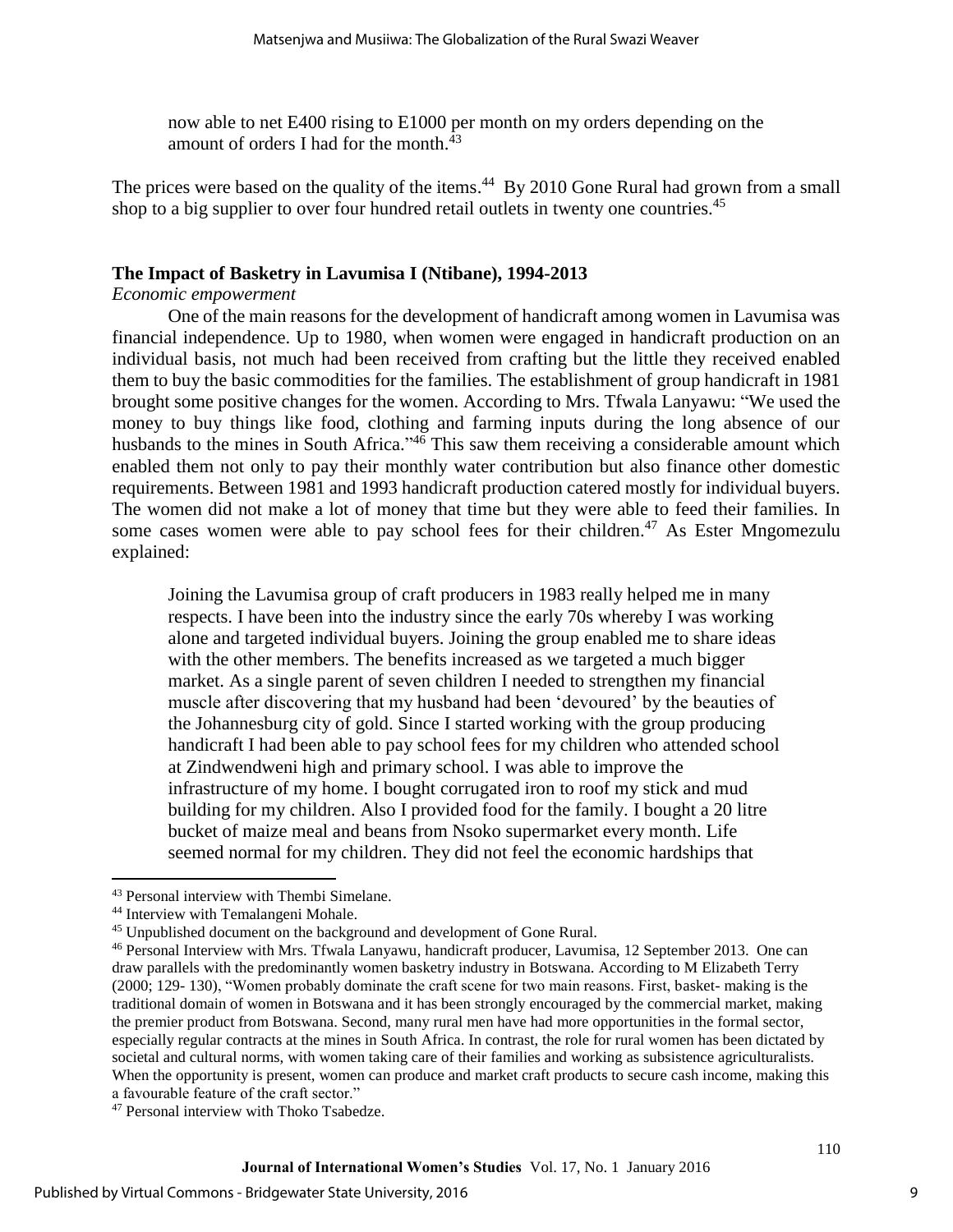emanated from being deserted by their father as I tried to provide most of the basic needs.<sup>48</sup>

Ester Mongomezulu noted that before she went into handicraft production she relied on the sale of livestock to raise money for basic needs. The practice came to an end when most of the livestock was swept away by drought which hit the country in the 1980s.<sup>49</sup> Experiences similar to Ester Mngomezulu's were common among the Lavumisa women craft producers. In appreciation of the importance of commercial basketry Ntombi Mngomezulu stated that:

Had it not been for craft production life could have been very difficult for the Lavumisa women and children. Most of our men and sons were in the mines and it could take them a year to come back. Had it not been that we did some crafting to earn money there would not be any proper home around here. We could have either deserted our marital homes and returned to our original homes or flocked to the industries for wage employment leaving our homesteads to fall apart. Craft production to us women of Ntibane is like our own mine where we make money in our homes. Most of our husbands saved their money through accumulating livestock. They were shocked when all their efforts for years were wiped away by drought. It was then that they realized the importance of our craft production as we managed to supplement their salaries. We bought food and paid school fees. We did not rely on our men for everything we needed in the family but could pay for other things using our hard earned cash. $50$ 

Ntombi Mngomezulu's experience was reminiscent of the emergence of female- headed households in Lavumisa. Some of the producers invested their money in livestock keeping when they bought cows, goats and chickens, while others constructed brick houses.<sup>51</sup> That was a clear indication of the positive economic impact of basketry on the Lavumisa 1 women and their families.

## *Social Changes*

Handicraft production did not only benefit the producers financially. It improved their social status which enabled them to gain recognition both locally and abroad. This was evident in the community they lived and in the country as a whole. Within the community they were perceived as the handicraft women who brought economic and social change in the community. Their achievements brought to an end the perception that craft production was for the illiterate poor citizens who could not contribute anything to the development of the area. Thoko Tsabendze, one of the craft producers and a member of the school committee, stated that her appointment to the school committee was because of her economic achievements as a handicraft producer. She stated that:

Crafting has made us better people than we were perceived before. This was made possible by our working with the white volunteer and the members of the Council

 $\overline{\phantom{a}}$ 

<sup>48</sup> Personal interview with Ester Mngomezulu.

<sup>49</sup> Personal Interview with Ntombi Mngometulu Craft producer, Lavumisa, 12 September 2013.

<sup>50</sup> Personal Interview with Ntombi Mngometulu.

<sup>51</sup> Personal interview with Mumcy Shabangu.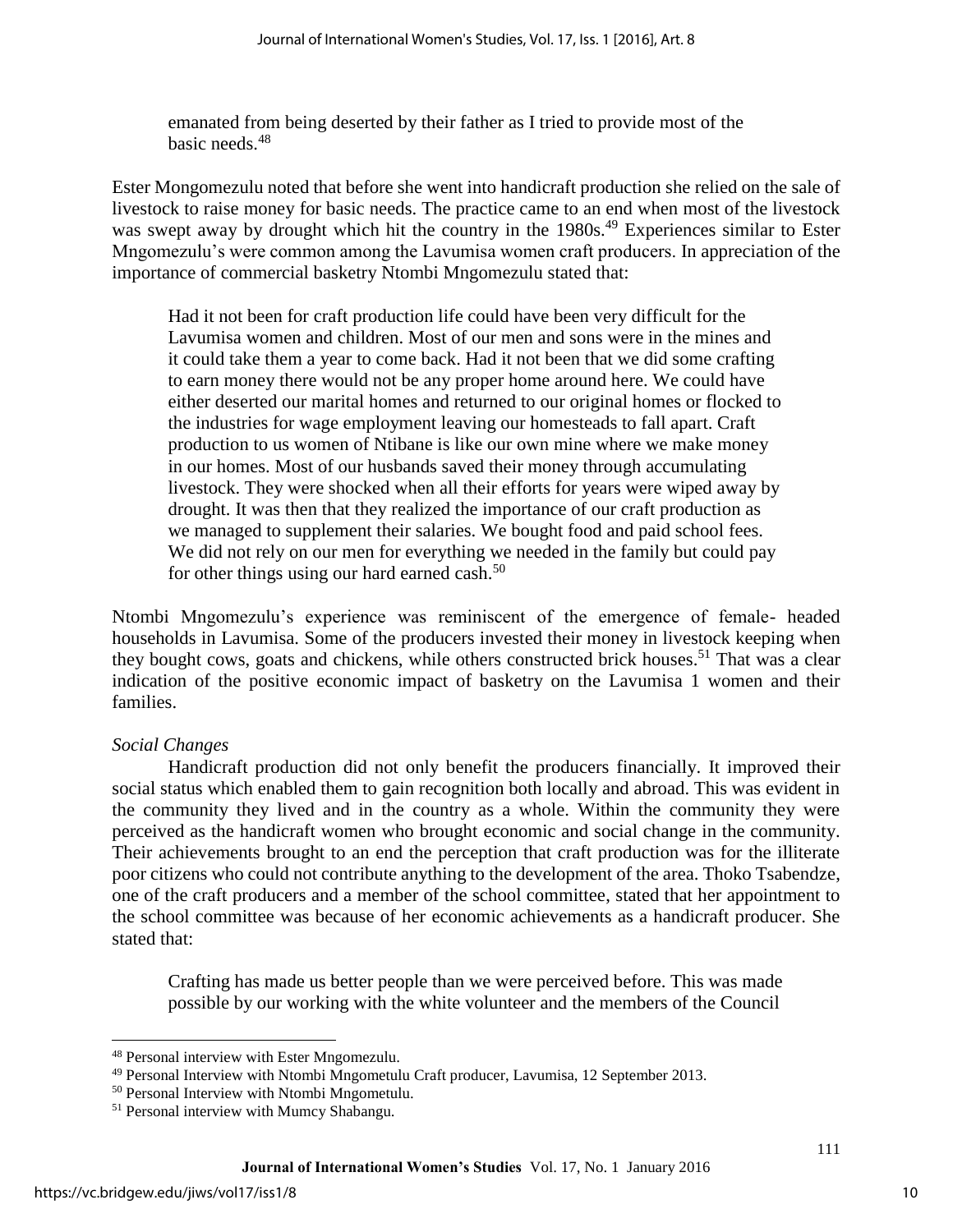of Churches. We began to gain recognition in the community as people capable of bringing development in the remote Lavumisa area. I was even chosen the vice chair person of the school committee at Zindwendweni Primary School because of my experience in the handicraft industry. Had it not been for our craft production, no one could have recognized the potential in a humble person like me.<sup>52</sup>

It was inevitable that some of the Lavumisa women became popular. They became well known through working with different groups of people in the process of negotiating for markets. The fact that some of the Lavumisa 1 women had economic power in the families affected their relations with their husbands. Some of the men hated the idea that women were perceived as potential candidates who could pioneer development in their area.<sup>53</sup> Thobile Zwane's experience is a case in the point. She stated that:

Joining of the handicraft group sparked jealousy with my members of my family especially my husband. He started accusing me of spending too much time with the producers than him. He then began to call me names like I think I am better off because I have money. The situation worsened when he took my half finished product and chopped it to pieces with an axe. When I tried to reason with him he told me that I lacked respect and would take me back to my original home to be counseled. I had to hold my peace and gave in to his demands. <sup>54</sup>

The major reason behind Gone Rural's project was women's economic empowerment<sup>55</sup> through provision of home-based work for women.<sup>56</sup> The Lavumisa group was one such community which benefited from working with Gone Rural. In 1998 the producers introduced a financial savings account which was restricted to the Lavumisa 1 members. Each member contributed E20.00 per month. The money was used to buy groceries in bulk every six months. The groceries were shared among the members of the group. This meant that the families began to have sufficient amount of food almost throughout the year other than relying on the return of their husbands from the South African mines. The group's financial savings account not only catered for the members' groceries, but also provided loans to the members to do other personal things.<sup>57</sup> This included catering for funerals in case a member lost a relative. Members could also take loans to pay for their children's school fees and build their homesteads. This saw an improvement in the structures of some of the craft producers' homes.<sup>58</sup> Like any saving scheme, the women saving

 $\overline{a}$ <sup>52</sup> Personal interview with Thoko Tsabedze, Craft producer, Lavumisa, 11 September 2013.

<sup>53</sup> Personal Interview with Mumcy Shabangu.

<sup>54</sup> Personal interview with Thobile Zwane, handicraft producer, Lavumisa, 12 September 2013.

<sup>55</sup> For details on NGOs and economic empowerment see Parpart, J. (2002). "Rethinking Participatory Empowerment, Gender and Development: the PRA Approach", in Parpart, J., Rai, S. and Staudt, K. (eds.) *Rethinking Empowerment: Gender and Development in a Global/Local World* London: Routledge and Sharp, Joanne et al. (Sep., 2003), "Doing Gender and Development: Understanding Empowerment and Local Gender Relations". *Transactions of the Institute of British Geographers*. Vol. 28. No. 3, pp. 281- 295.

<sup>56</sup> Unpublished document about Gone Rural.

<sup>57</sup> For similar positive economic benefits for women working with NGOs see Muhammad Yunus with Alan Jolis (1997) who emphasize the economic benefits of the small credit loans Grameen Bank in Bangladesh. In support of small loans Evaristas Mansah *et al* (2004: 26) argue that : "the Grameen Bank and the industry it has created have been a success".

<sup>58</sup> Interview with Leina Zwane, Lavumisa 1, 13 June 2013.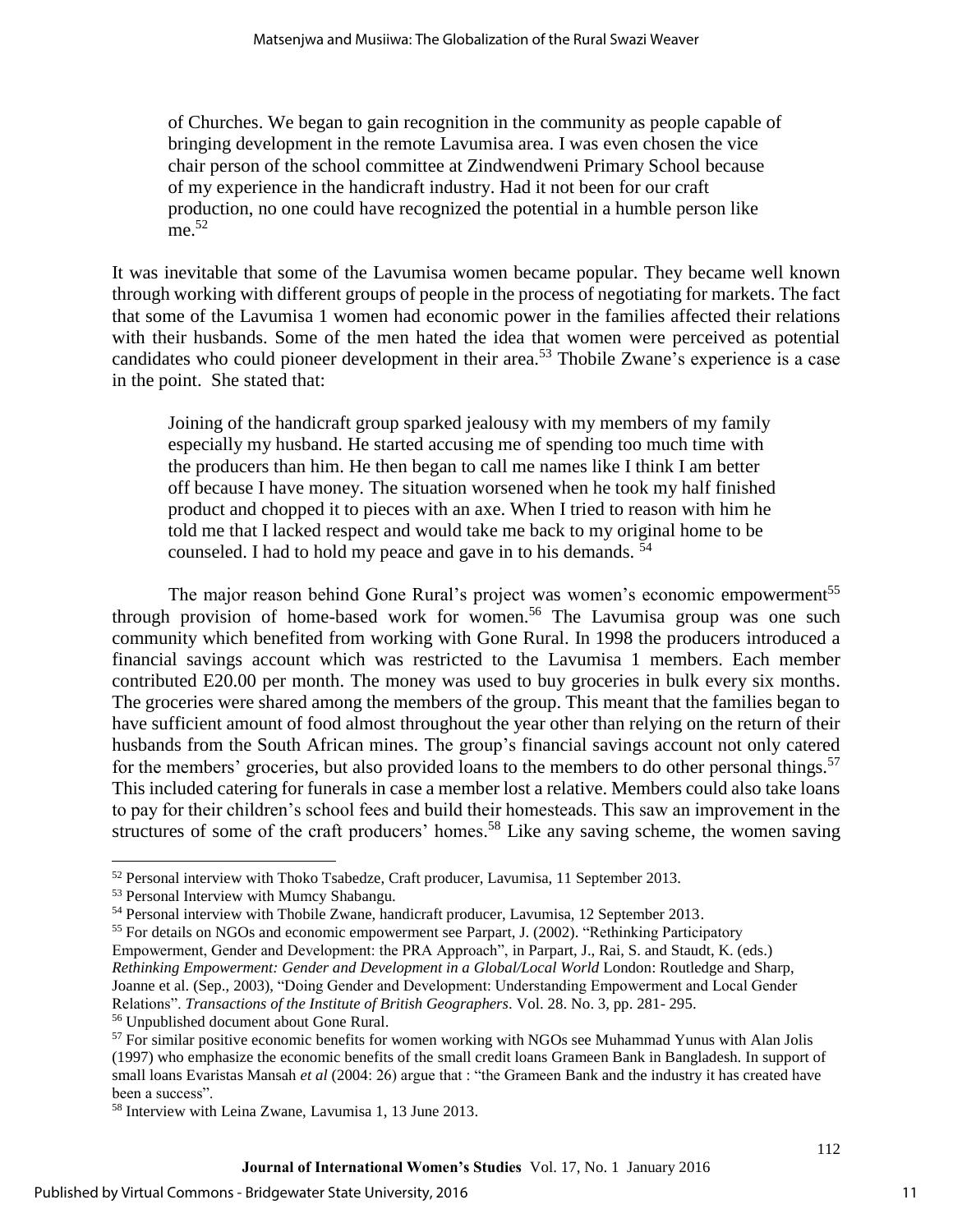scheme provided cash to the women at any time they needed it. It brought to an end the need for the women to seek loans from money lenders which charged them interest.

The Lavumisa craft producers' scheme realized its full potential in 2006 after the introduction of Gone Rural *boMake* (Gone Rural for Mothers), a non-profit making organization that operated alongside Gone Rural. The organization facilitated the training of the members on savings and credit to facilitate the smooth running of the Lavumisa 1 savings scheme. helped the scheme to operate like an official scheme. The scheme accumulated substantial cash through lending out money with interest to the members. The members used to share the dividends at the end of each and every year. Doing handicraft and selling to Gone Rural opened up different opportunities for the Lavumisa craft producers. They could afford better things they never thought off when they started the project. The women craft producers traversed the traditional male cattle ownership preserve when they bought cattle using proceeds from handicraft sales.<sup>59</sup>

#### *Gone Rural boMake (for women) and Social Change, 2006- 2013*

In their 2005 socio- economic survey, Gone rural found that eighty percent of the artisan women depended on Gone Rural handicraft for their income. Each of the women supported an average of eight dependents. About eighty- two percent of those women's husbands were not employed.<sup>60</sup> The prevalence of female- headed households culminated in the founding of Gone Rural *boMake* (Gone Rural for Women) in 2006. Some of the profits earned through Gone Rural handicraft sales on the international market were invested in Gone Rural *boMake*. The organization's aim was to assist the women and their communities with educational, health and social needs.<sup>61</sup> Gone Rural *boMake* activities were carried out within the thirteen groups of 764 women artisans within the country.<sup>62</sup> The introduction of this organization had a positive bearing on the lives of the producers. This was facilitated by the different developmental projects they engaged in which aimed at improving the lives of the producers.

Gone Rural *boMake* drilled boreholes which provided the Lavumisa community with clean water. In 2010 they installed a solar pump which provided water to four taps along the main road in the community.<sup>63</sup> Not only did Gone Rural *boMake* provide the community with clean water, but also went into health- related services. They improved the sanitation among the Lavumisa1 women by constructing pit latrines. All the members' homesteads could be identified by similar toilet structures which was envied by the other members of the community who were none members. HIV/AIDS prevention, care and treatment were some of the health issues addressed by Gone Rural *boMake* in Lavumisa. Beginning 2009, the organization worked with the Family Life Association of Swaziland (FLAS) to provide a mobile wellness clinic for the Lavumisa 1 handicraft producers. The clinic provided sexual reproductive health services, HIV/AIDS testing and treatments as well as all other health services needed by the women, their families and their communities.<sup>64</sup>

Gone Rural *boMake* made substantial contributions towards improvement of educational levels in Lavumisa. Some of the Lavumisa 1 members attended lessons for Basic English and siSwati literacy and numeracy. The tutors were some of the producers who had completed high

l

<sup>59</sup> Interview with Zodwa Jele, Lavumisa 1, 13 June 2013.

 $60$  Unpublished document about the background of Gone Rural boMake.

 $61$  Ibid.

 $62$  Ibid.

<sup>63</sup> Unpublished document on Gone Rural.

 $64$  Ibid.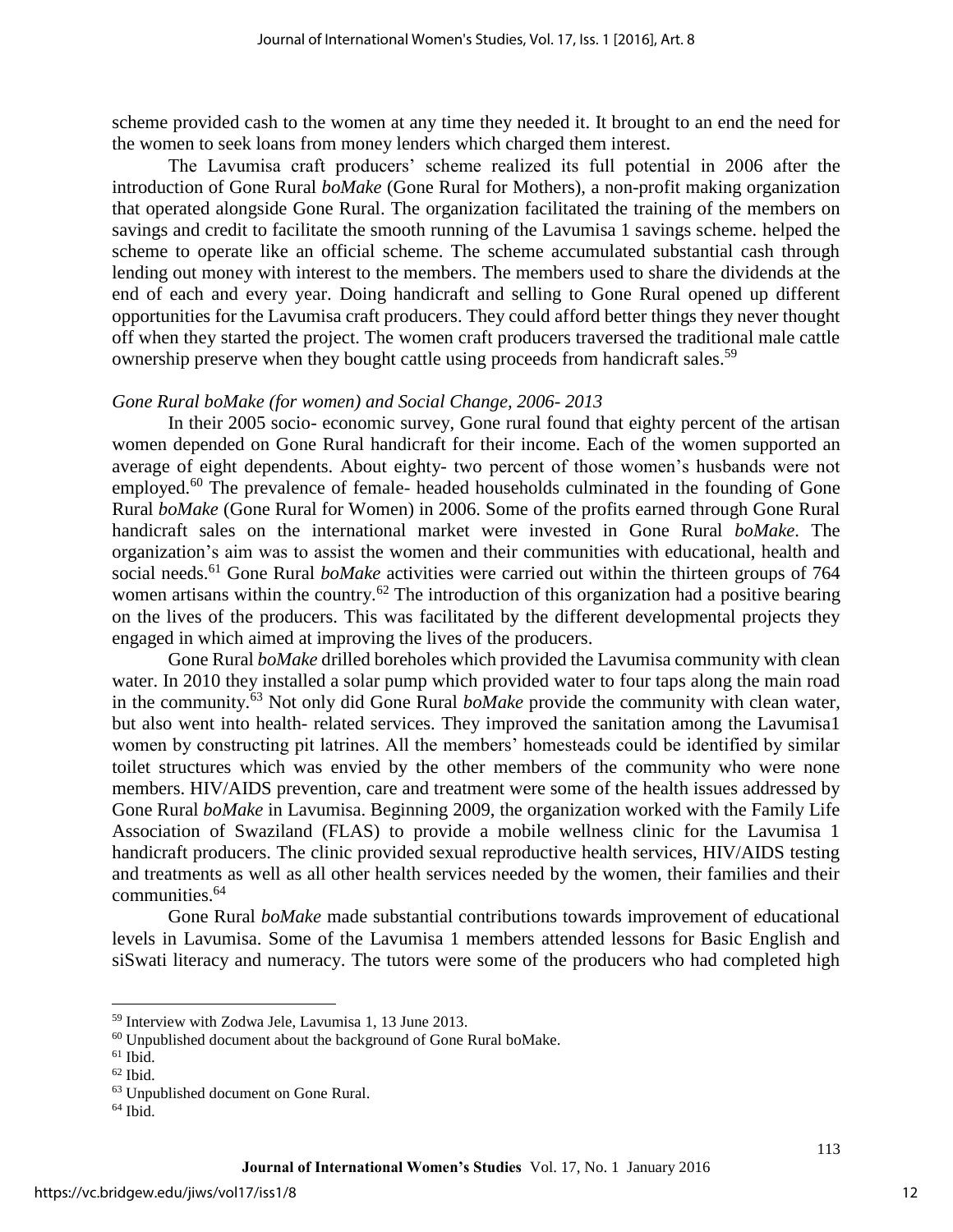school. Literate women would not only expand the handicraft industry, but were encouraged to open financial savings accounts.<sup>65</sup> In fact, education among women handicraft producers and their children created an elite class in Lavumisa 1. This was made possible by the introduction of needbased scholarships for the producer's children in 2007. In 2009 the Organization supported 371 orphaned and vulnerable children. Some of the Gone Rural *boMake* partner donors were the Solon Foundation based in Switzerland, the Stephen Lewis Foundation and other private donors. In 2010 the organization paid fees for  $330$  children in 66 schools,<sup>66</sup> and thereafter, subsidized the school fees for the craft producers' children.<sup>67</sup>

#### **Conclusion**

This study explored the development of Swazi women's handicraft industry in Lavumisa from 1962, when the first handicraft ware was exported, to 2013 when Gone Rural stopped enrolling additional Ntibane women into Lavumisa 1 handicraft group. In a bid to avert poverty that emanated from labour migration and later on, economic recession and HIV/AIDS, women in Lavumisa took the initiative and resorted to handicraft production as an income generating project in an arid drought stricken region not ideal for agricultural production. The transformation to commercial production was accompanied by the westernization of weaving patterns and use of local, but a new form of raw material, recyclable *lutindzi* grass. Since handicraft had been converted to suit western tastes, it appealed to Gone Rural, whose mission was to promote sustainable livelihoods using sustainable natural resources, but based on a western market that entailed superimposition of western weaving skills, management and marketing structures. Group marketing effected higher financial returns which enabled the women to finance basic needs. The conclusion drawn is that, like in most African countries, the development of women's handicraft in Lavumisa did not only see the deskilling of their traditional handicraft art, but introduced the women handicraft producers to the international marketing system from which they were able to reap considerable financial and material benefits.

 $\overline{\phantom{a}}$  $65$  Ibid.

 $66$  Ibid.

<sup>67</sup> Interview with Pretty Dlamini, Lavumisa 1, 16 May 2013.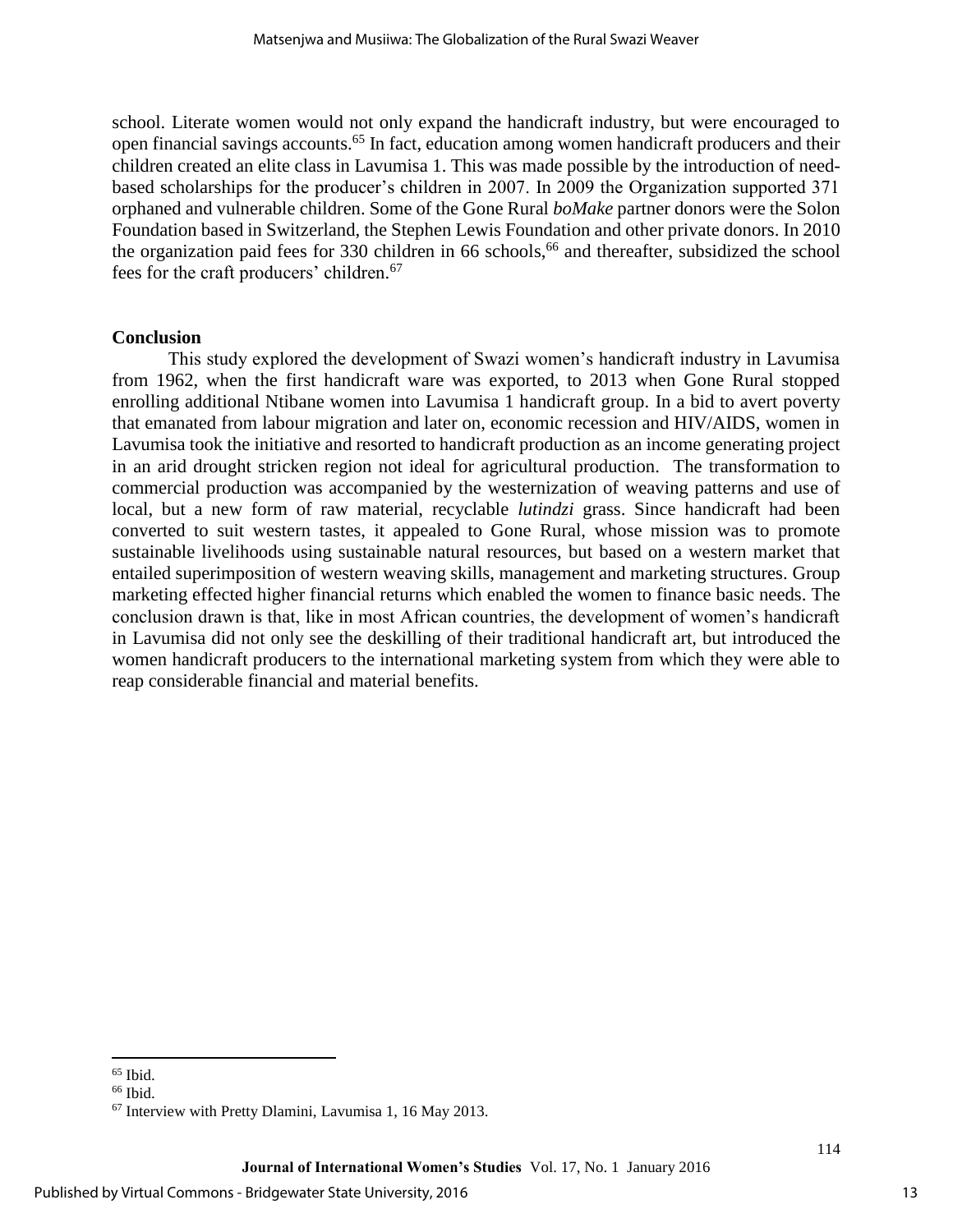### **References**

- Crush, J. S. (1987). *The Struggle for Swazi Labour, 1890-1920*, Kingston, Mc Gill Queen's University Press.
- Konstant, T.L., Sullivan, S. and Cunningham A.B. (1995). The Effects of Utilization by People and Livestock on Hyphaene Petersiana Basketry Resources in the Palm Savana of North Central Namibia. *Economic Botany,* 49(4), 357-370.
- Loughran, L. and Argo, J. (July 1986). Assessment of handicraft training needs for rural women in Swaziland. *Swaziland Manpower Development Project Occasional Paper,* (1).
- Levinsohn, R. (1980). Rural Kwazulu Basketry. *African Arts,* 14(1), 53- 57.
- Little, Walter (2004). Outside of Social Movements: Dilenmas of Indigenous Handicraft Vendors in Guatemala. *American Ethnologist*, 31 (1), 43- 59.
- Little, Walter E. (2005). Political and Economic Dilemmas for Maya Handicraft Vendors. *Latin American Perspectives*. 32 (5), 80-100.
- Melinda, C. E. (1977). Patterns of Manufacture and Use of Baskets Among Basarwa of the Nata River Region. *Botswana Notes and Records*, 9, 69-83.
- Mainsah, Evaristas, Roach Heuer Schuyker, Qiulin Zhang and Raji Kalra. (Spring 2004). Grameen Bank: Taking Capitalism to the Poor. *Chazen Web Journal of International Business*. 1- 28.

http://www2.gsb.columbia.edu/journals/files/chazen/Grmeen\_Bank\_v04.pdf.

- Parpart, J. L. (2002). Rethinking Participatory Empowerment, Gender and Development: the PRA Approach. In J. L. Parpart, S. Rai & K. Staudt (Eds.), *Rethinking Empowerment: Gender and Development in a Global/Local World* (281- 295). London: Routledge.
- Rathberger, E. M. (July 1990). WID, WAD, GAD: Trends in Research and Practice. *The Journal of Developing Areas*, 24(4 ), 489-502.
- Runk, J. V. (2001). Wounaan and Embera Use and Management of the Fiber Palm Astrocaryum Standleyanum for Basketry in Eastern Panama. *Economic Botany*, 55(1), 596-605.
- Roberts, R. (1987). French Colonialism, Imported Technology, and the Handicraft Textile Industry in the Western Sudan. *The Journal of Economic History*, 47(2), 461-472.
- Roberts, R. (1984). Women's Work and Women's Property: Household Social Relations in the Maraka Textile Industry of 19th Century. *Comparative Studies in Society and History*, 26(2), 229-250.
- Sharp, J. et al. (Sep., 2003). Doing Gender and Development: Understanding Empowerment and Local Gender Relations. *Transactions of the Institute of British Geographers*, 28(3), 281- 295.
- Stockland, J. (1978). The Development of Crafts Through Trade Particularly in Africa. *Journal of the Royal Society of Arts*, 126(5262), 361-373.
- Terry, E. (1987). The Anatomy of an Ngamiland. *Botswana Notes and Records,* 19, 151-155.
- Terry, E. and Cunningham, A. The Impact of Commercial Marketing of the Basketry of Southern Africa. *Journal of Museum Ethnography*, 4(1993), 25-48.
- Terry, E. (2000). The History of Craft Development in Botswana. *Botswana Notes and Records*, 32, 193-200.
- Terry, E. (2001) An Overview of the Botswana Handicraft Sector. *Botswana Notes and Records*, 33, 129-143.
- Yoffe, Lee Michael. (1978). Botswana Basketry. *African Arts*, 12(1), 42-47.